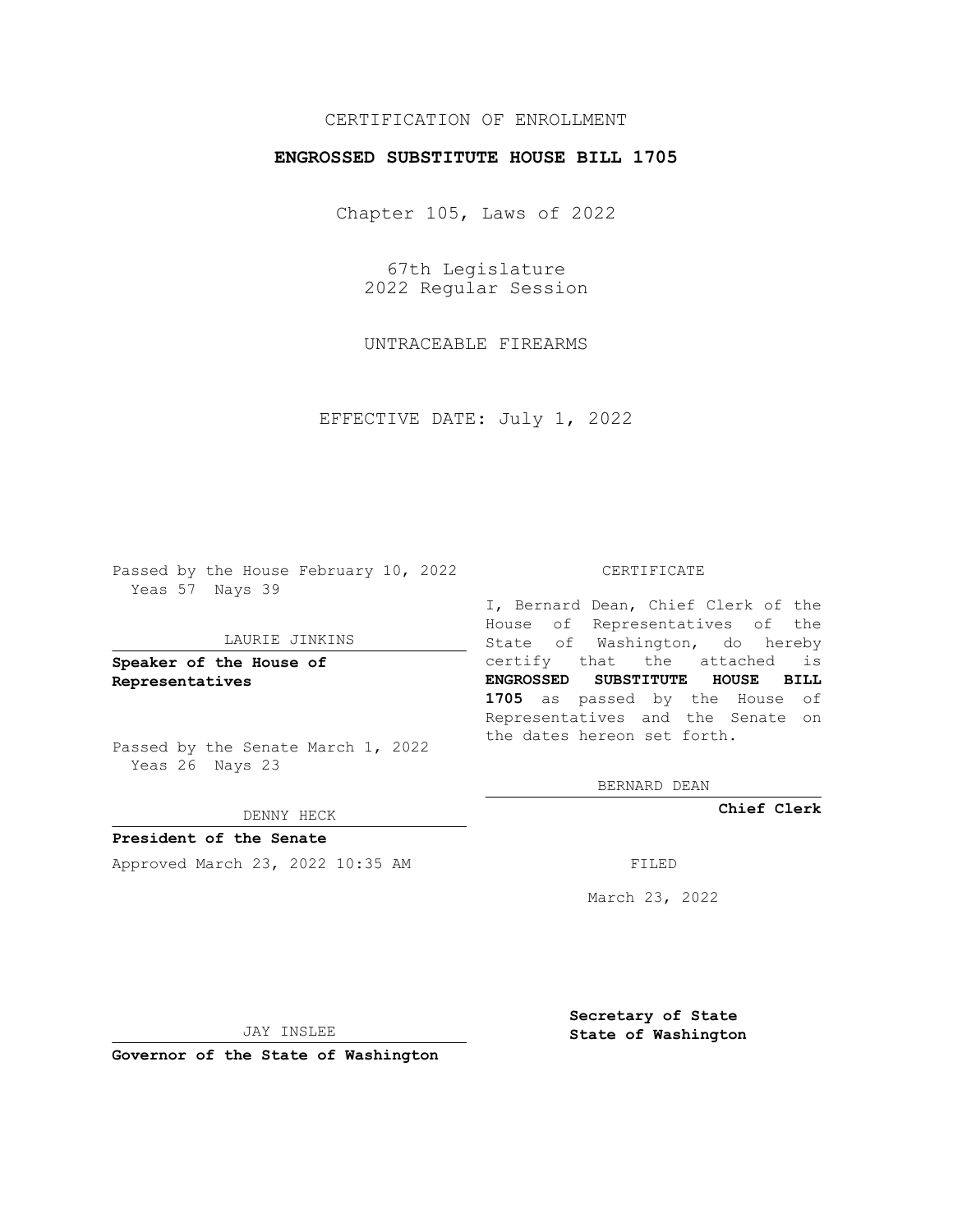### **ENGROSSED SUBSTITUTE HOUSE BILL 1705**

Passed Legislature - 2022 Regular Session

## **State of Washington 67th Legislature 2022 Regular Session**

**By** House Civil Rights & Judiciary (originally sponsored by Representatives Berry, Valdez, Ryu, Fitzgibbon, Berg, Bateman, Duerr, Walen, Callan, Davis, Taylor, Macri, Peterson, Ramel, Ramos, Santos, Senn, Simmons, Slatter, Bergquist, Tharinger, Pollet, Frame, Harris-Talley, Hackney, and Kloba)

READ FIRST TIME 01/24/22.

 AN ACT Relating to limiting ghost guns, including untraceable firearms and untraceable unfinished frames and receivers that can be used to manufacture or assemble untraceable firearms, with exceptions for licensed federal firearm manufacturers, dealers, and importers, and firearms that have been rendered permanently inoperable, are antiques, or were manufactured before 1968; amending RCW 7.80.120, 9.41.010, 9.41.190, and 43.43.580; adding new sections to chapter 9.41 RCW; prescribing penalties; and providing an effective date.

9 BE IT ENACTED BY THE LEGISLATURE OF THE STATE OF WASHINGTON:

10 **Sec. 1.** RCW 7.80.120 and 2021 c 65 s 8 are each amended to read as follows:11

12 (1) A person found to have committed a civil infraction shall be 13 assessed a monetary penalty.

 (a) The maximum penalty and the default amount for a class 1 15 civil infraction shall be ((two hundred fifty dollars)) \$250, not including statutory assessments, except for an infraction of state law involving (i) potentially dangerous litter as specified in RCW 70A.200.060(4) or violent video or computer games under RCW 9.91.180, 19 in which case the maximum penalty and default amount is ((five hundred dollars)) \$500; or (ii) a person's refusal to submit to a test or tests pursuant to RCW 79A.60.040 and 79A.60.700, in which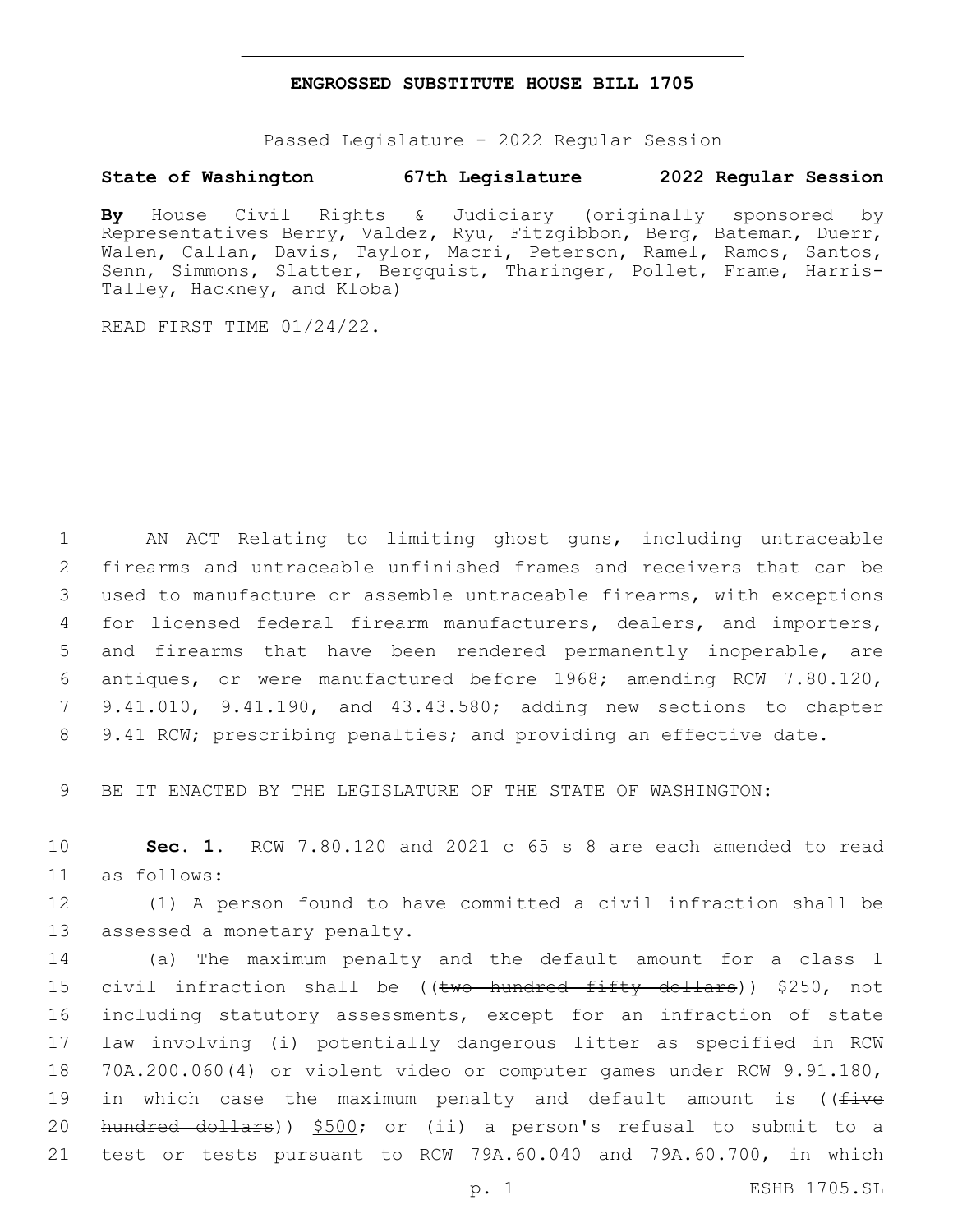1 case the maximum penalty and default amount is ((one thousand 2 dollars)) \$1,000; or (iii) the misrepresentation of service animals 3 under RCW 49.60.214, in which case the maximum penalty and default 4 amount is ((five hundred dollars)) \$500; or (iv) untraceable firearms 5 pursuant to section 4 of this act or unfinished frames or receivers 6 pursuant to section 5 of this act, in which case the maximum penalty 7 and default amount is \$500;

8 (b) The maximum penalty and the default amount for a class 2 9 civil infraction shall be ((one hundred twenty-five dollars)) \$125, 10 not including statutory assessments;

11 (c) The maximum penalty and the default amount for a class 3 12 civil infraction shall be  $((f\text{iffty} + f)$  dollars)) \$50, not including 13 statutory assessments; and

14 (d) The maximum penalty and the default amount for a class 4 15 civil infraction shall be (( $t$ wenty-five dollars))  $$25$ , not including 16 statutory assessments.

17 (2) The supreme court shall prescribe by rule the conditions 18 under which local courts may exercise discretion in assessing fines 19 for civil infractions.

 (3) Whenever a monetary penalty is imposed by a court under this chapter it is immediately payable. If the person is unable to pay at that time the court may grant an extension of the period in which the penalty may be paid. If the penalty is not paid on or before the time established for payment, the court may proceed to collect the penalty in the same manner as other civil judgments and may notify the 26 prosecuting authority of the failure to pay.

27 (4) The court may also order a person found to have committed a 28 civil infraction to make restitution.

29 **Sec. 2.** RCW 9.41.010 and 2021 c 215 s 93 are each amended to 30 read as follows:

31 Unless the context clearly requires otherwise, the definitions in 32 this section apply throughout this chapter.

 (1) "Antique firearm" means a firearm or replica of a firearm not designed or redesigned for using rim fire or conventional center fire ignition with fixed ammunition and manufactured in or before 1898, including any matchlock, flintlock, percussion cap, or similar type of ignition system and also any firearm using fixed ammunition manufactured in or before 1898, for which ammunition is no longer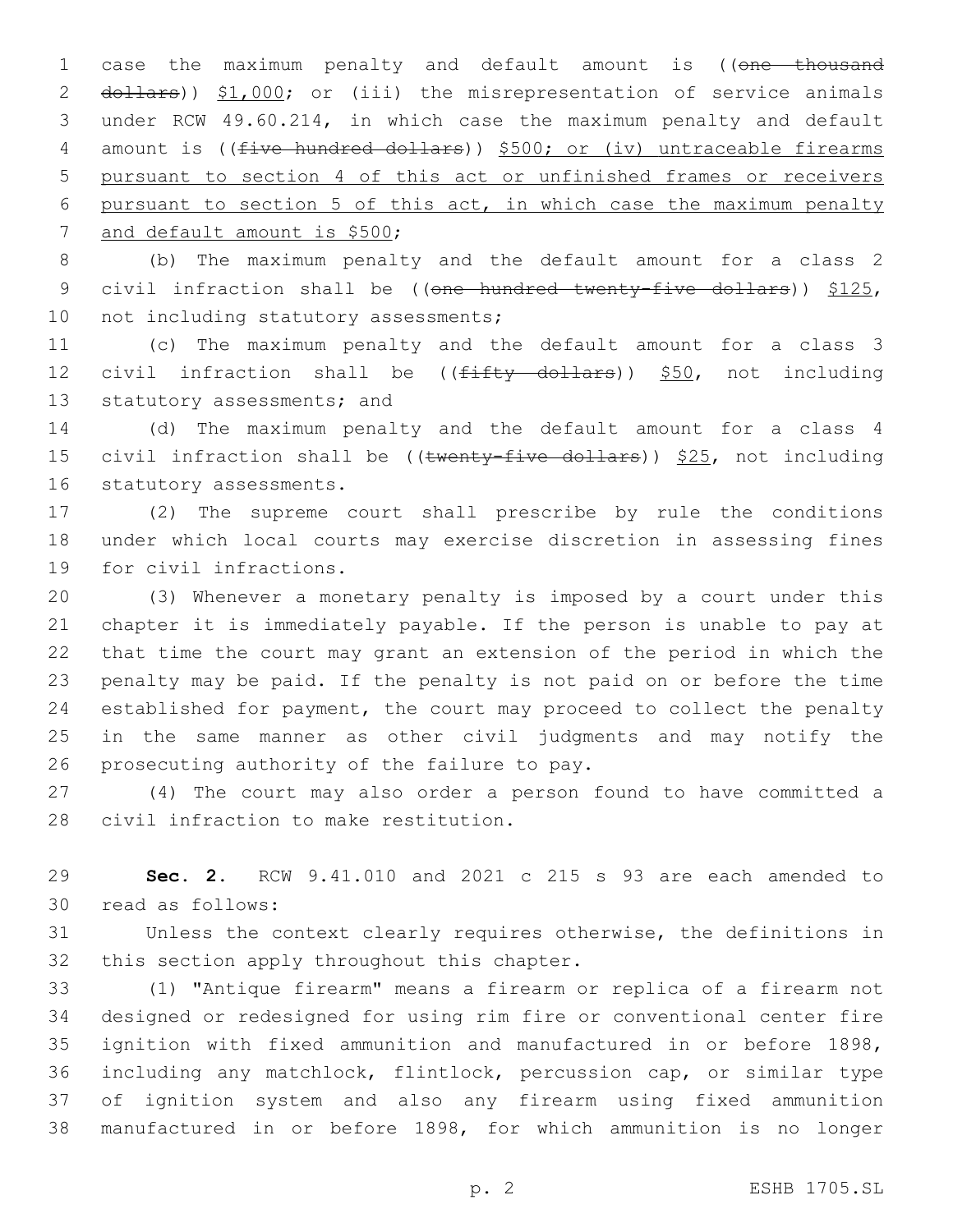manufactured in the United States and is not readily available in the 2 ordinary channels of commercial trade.

(2) "Assemble" means to fit together component parts.

 (3) "Barrel length" means the distance from the bolt face of a closed action down the length of the axis of the bore to the crown of the muzzle, or in the case of a barrel with attachments to the end of any legal device permanently attached to the end of the muzzle.

8 (( $(3)$ )) (4) "Bump-fire stock" means a butt stock designed to be attached to a semiautomatic firearm with the effect of increasing the rate of fire achievable with the semiautomatic firearm to that of a fully automatic firearm by using the energy from the recoil of the firearm to generate reciprocating action that facilitates repeated 13 activation of the trigger.

14  $((\langle 4 \rangle)(5)$  "Crime of violence" means:

 (a) Any of the following felonies, as now existing or hereafter amended: Any felony defined under any law as a class A felony or an attempt to commit a class A felony, criminal solicitation of or criminal conspiracy to commit a class A felony, manslaughter in the first degree, manslaughter in the second degree, indecent liberties if committed by forcible compulsion, kidnapping in the second degree, arson in the second degree, assault in the second degree, assault of a child in the second degree, extortion in the first degree, burglary in the second degree, residential burglary, and robbery in the second 24 degree;

 (b) Any conviction for a felony offense in effect at any time prior to June 6, 1996, which is comparable to a felony classified as a crime of violence in (a) of this subsection; and

 (c) Any federal or out-of-state conviction for an offense comparable to a felony classified as a crime of violence under (a) or 30 (b) of this subsection.

31  $((+5+))$   $(6)$  "Curio or relic" has the same meaning as provided in 27 C.F.R. Sec. 478.11.32

 $((+6))$   $(7)$  "Dealer" means a person engaged in the business of selling firearms at wholesale or retail who has, or is required to have, a federal firearms license under 18 U.S.C. Sec. 923(a). A person who does not have, and is not required to have, a federal firearms license under 18 U.S.C. Sec. 923(a), is not a dealer if that person makes only occasional sales, exchanges, or purchases of firearms for the enhancement of a personal collection or for a hobby, or sells all or part of his or her personal collection of firearms.

p. 3 ESHB 1705.SL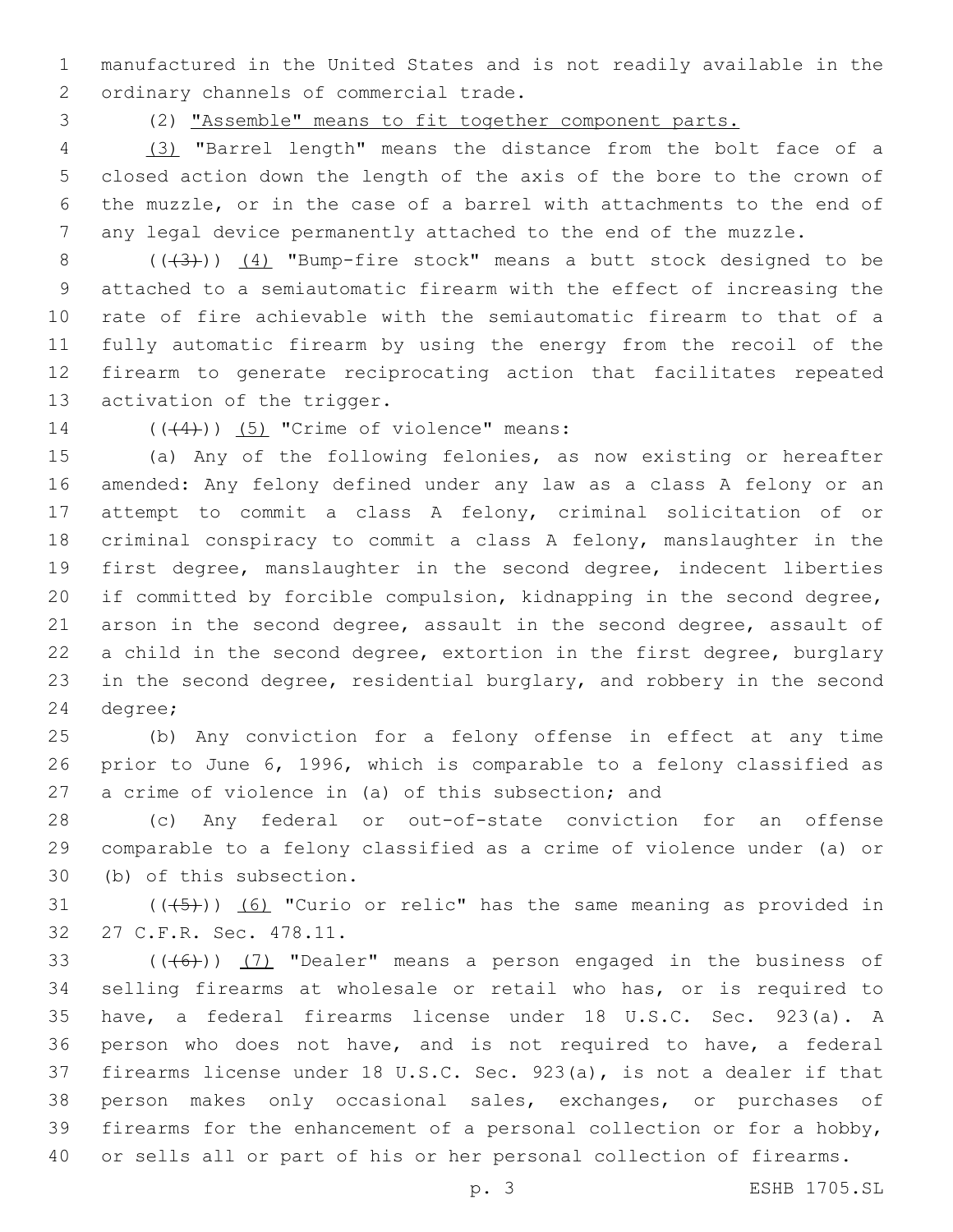1  $((+7)$ )  $(8)$  "Family or household member" has the same meaning as 2 in RCW 7.105.010.

3 (((8))) (9) "Federal firearms dealer" means a licensed dealer as 4 defined in 18 U.S.C. Sec. 921(a)(11).

5 (10) "Federal firearms importer" means a licensed importer as 6 defined in 18 U.S.C. Sec. 921(a)(9).

7 (11) "Federal firearms manufacturer" means a licensed 8 manufacturer as defined in 18 U.S.C. Sec. 921(a)(10).

9 (12) "Felony" means any felony offense under the laws of this 10 state or any federal or out-of-state offense comparable to a felony 11 offense under the laws of this state.

12 (((49))) (13) "Felony firearm offender" means a person who has previously been convicted or found not guilty by reason of insanity in this state of any felony firearm offense. A person is not a felony firearm offender under this chapter if any and all qualifying offenses have been the subject of an expungement, pardon, annulment, certificate, or rehabilitation, or other equivalent procedure based on a finding of the rehabilitation of the person convicted or a pardon, annulment, or other equivalent procedure based on a finding 20 of innocence.

 $(1)$   $(10)$ )  $(14)$  "Felony firearm offense" means:

22 (a) Any felony offense that is a violation of this chapter;

23 (b) A violation of RCW 9A.36.045;

24 (c) A violation of RCW 9A.56.300;

25 (d) A violation of RCW 9A.56.310;

26 (e) Any felony offense if the offender was armed with a firearm 27 in the commission of the offense.

28 (((11))) (15) "Firearm" means a weapon or device from which a projectile or projectiles may be fired by an explosive such as gunpowder. "Firearm" does not include a flare gun or other pyrotechnic visual distress signaling device, or a powder-actuated tool or other device designed solely to be used for construction 33 purposes.

 ( $(\overline{+12})$ )  $(16)$  (a) "Frame or receiver" means a part of a firearm 35 that, when the complete firearm is assembled, is visible from the exterior and provides housing or a structure designed to hold or integrate one or more fire control components, even if pins or other attachments are required to connect the fire control components. Any such part identified with a serial number shall be presumed, absent 40 an official determination by the bureau of alcohol, tobacco,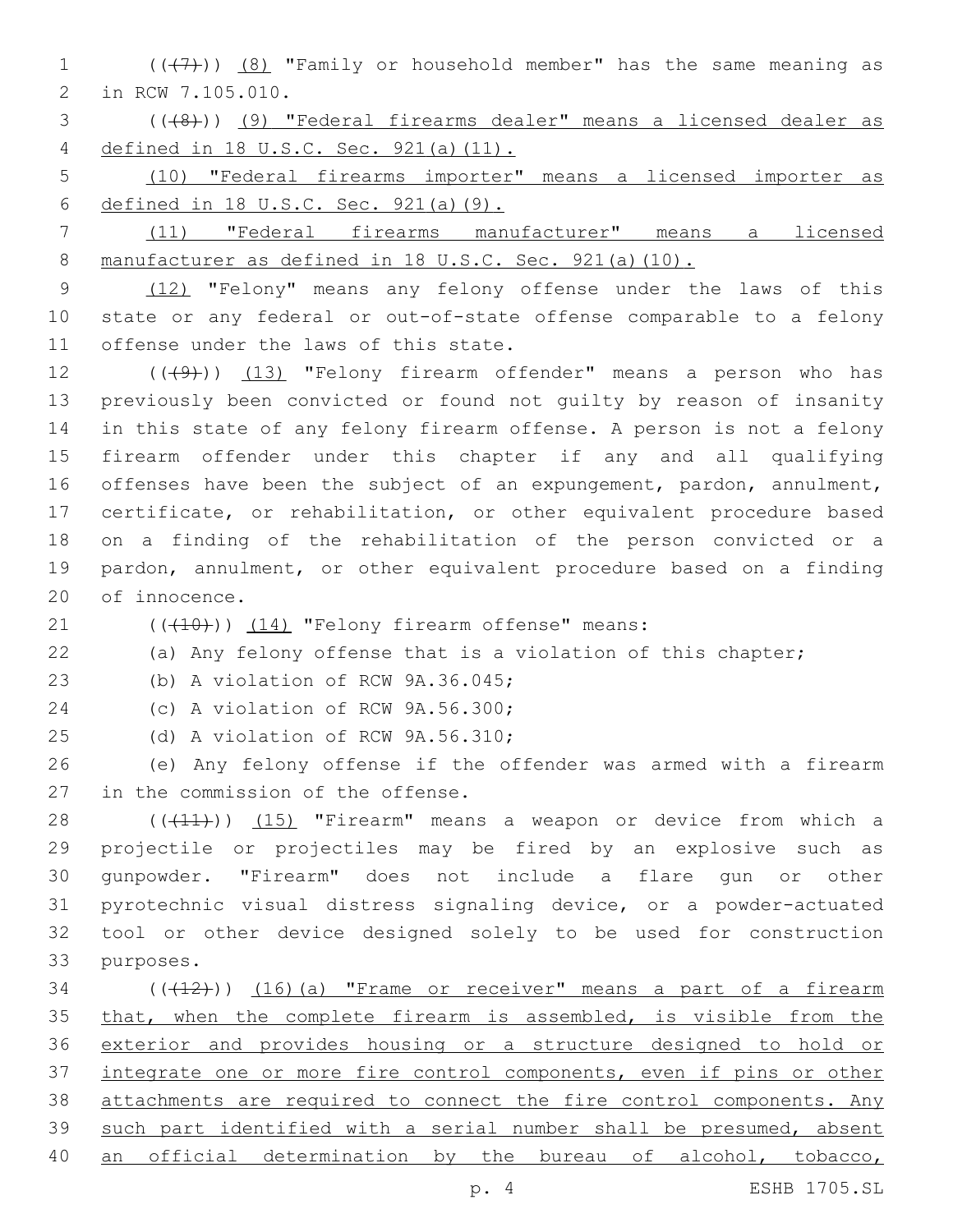1 firearms, and explosives or other reliable evidence to the contrary,

2 to be a frame or receiver.

 (b) For purposes of this subsection, "fire control component" means a component necessary for the firearm to initiate, complete, or continue the firing sequence, including any of the following: Hammer, bolt, bolt carrier, breechblock, cylinder, trigger mechanism, firing pin, striker, or slide rails.

8 (17) "Gun" has the same meaning as firearm.

9 (( $(13)$ )) (18) "Intimate partner" has the same meaning as provided 10 in RCW 7.105.010.

11 (( $(414)$ )) (19) "Law enforcement officer" includes a general authority Washington peace officer as defined in RCW 10.93.020, or a specially commissioned Washington peace officer as defined in RCW 10.93.020. "Law enforcement officer" also includes a limited authority Washington peace officer as defined in RCW 10.93.020 if such officer is duly authorized by his or her employer to carry a 17 concealed pistol.

18 (((15)) (20) "Lawful permanent resident" has the same meaning 19 afforded a person "lawfully admitted for permanent residence" in 8 20 U.S.C. Sec. 1101(a)(20).

 $(1)$   $(16)$ )  $(21)$  "Licensed collector" means a person who is 22 federally licensed under 18 U.S.C. Sec. 923(b).

23  $((+17))$   $(22)$  "Licensed dealer" means a person who is federally 24 licensed under 18 U.S.C. Sec. 923(a).

25 (((18))) (23) "Loaded" means:

26 (a) There is a cartridge in the chamber of the firearm;

27 (b) Cartridges are in a clip that is locked in place in the 28 firearm;

29 (c) There is a cartridge in the cylinder of the firearm, if the 30 firearm is a revolver;

31 (d) There is a cartridge in the tube or magazine that is inserted 32 in the action; or

33 (e) There is a ball in the barrel and the firearm is capped or 34 primed if the firearm is a muzzle loader.

 ( $(\overline{+19})$ )  $(24)$  "Machine gun" means any firearm known as a machine gun, mechanical rifle, submachine gun, or any other mechanism or instrument not requiring that the trigger be pressed for each shot and having a reservoir clip, disc, drum, belt, or other separable mechanical device for storing, carrying, or supplying ammunition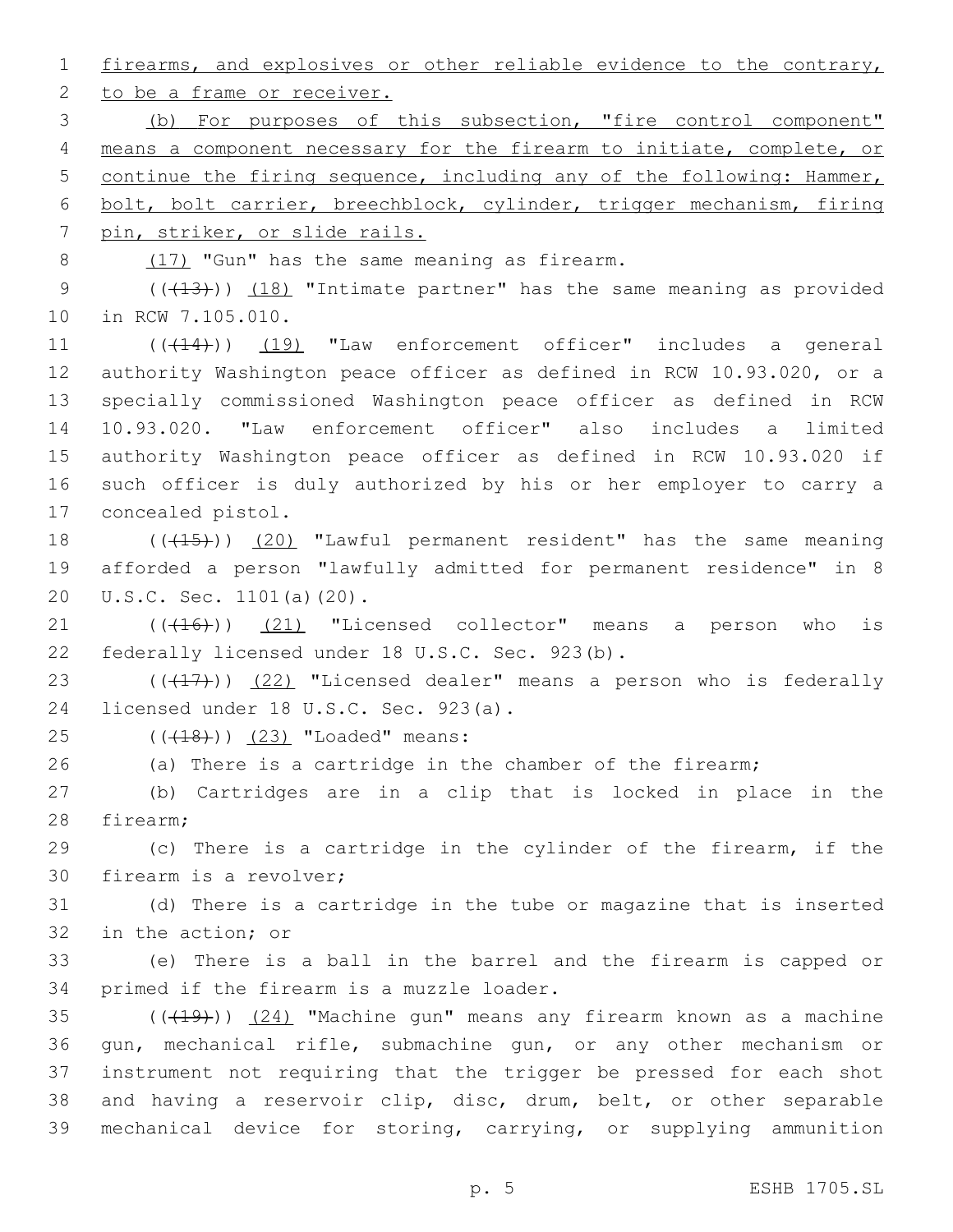1 which can be loaded into the firearm, mechanism, or instrument, and 2 fired therefrom at the rate of five or more shots per second.

3 (((20))) (25) "Manufacture" means, with respect to a firearm, the 4 fabrication, making, formation, production, or construction of a 5 firearm, by manual labor or by machinery.

6  $((+21))$   $(26)$  "Nonimmigrant alien" means a person defined as such 7 in 8 U.S.C. Sec. 1101(a)(15).

 $8$   $((22))$   $(27)$  "Person" means any individual, corporation, 9 company, association, firm, partnership, club, organization, society, 10 joint stock company, or other legal entity.

11  $((+23))$   $(28)$  "Pistol" means any firearm with a barrel less than 12 sixteen inches in length, or is designed to be held and fired by the 13 use of a single hand.

14 (((24))) (29) "Rifle" means a weapon designed or redesigned, made 15 or remade, and intended to be fired from the shoulder and designed or 16 redesigned, made or remade, and intended to use the energy of the 17 explosive in a fixed metallic cartridge to fire only a single 18 projectile through a rifled bore for each single pull of the trigger.

19  $((+25))$   $(30)$  "Sale" and "sell" mean the actual approval of the 20 delivery of a firearm in consideration of payment or promise of 21 payment.

 $(426)$ ) (31) "Secure gun storage" means:

23 (a) A locked box, gun safe, or other secure locked storage space 24 that is designed to prevent unauthorized use or discharge of a 25 firearm; and

26 (b) The act of keeping an unloaded firearm stored by such means.

 $(1)(\frac{27}{27})$  (32)(a) "Semiautomatic assault rifle" means any rifle which utilizes a portion of the energy of a firing cartridge to extract the fired cartridge case and chamber the next round, and which requires a separate pull of the trigger to fire each cartridge.

 (b) "Semiautomatic assault rifle" does not include antique firearms, any firearm that has been made permanently inoperable, or any firearm that is manually operated by bolt, pump, lever, or slide 34 action.

35 (( $(28)$ )) (33) "Serious offense" means any of the following 36 felonies or a felony attempt to commit any of the following felonies, 37 as now existing or hereafter amended:

38 (a) Any crime of violence;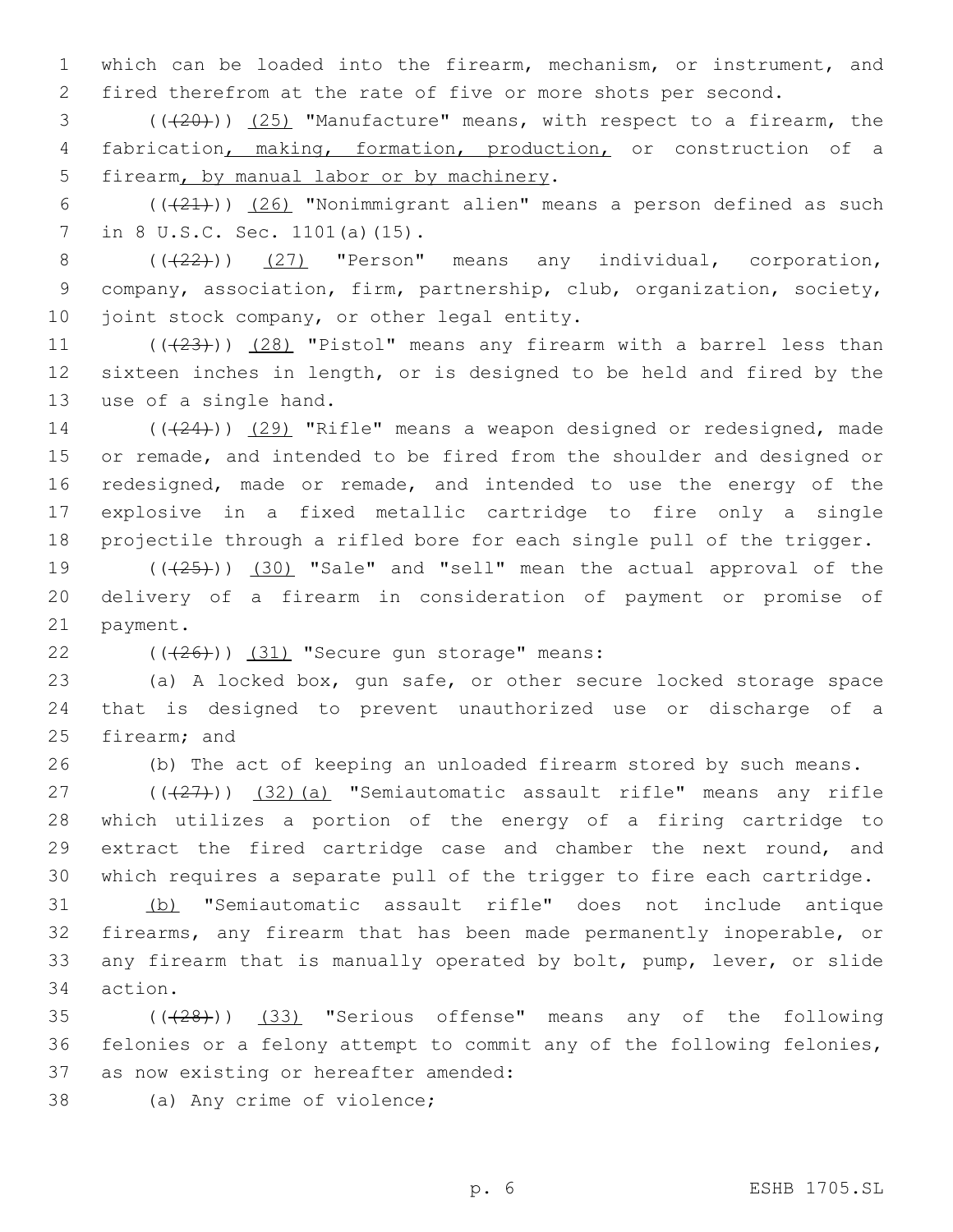(b) Any felony violation of the uniform controlled substances act, chapter 69.50 RCW, that is classified as a class B felony or that has a maximum term of imprisonment of at least ten years;

- (c) Child molestation in the second degree;4
- (d) Incest when committed against a child under age fourteen;
- (e) Indecent liberties;6
- 7 (f) Leading organized crime;
- 8 (g) Promoting prostitution in the first degree;
- 9 (h) Rape in the third degree;
- 10 (i) Drive-by shooting;
- 11 (j) Sexual exploitation;

 (k) Vehicular assault, when caused by the operation or driving of a vehicle by a person while under the influence of intoxicating liquor or any drug or by the operation or driving of a vehicle in a 15 reckless manner;

 (l) Vehicular homicide, when proximately caused by the driving of any vehicle by any person while under the influence of intoxicating liquor or any drug as defined by RCW 46.61.502, or by the operation 19 of any vehicle in a reckless manner;

 (m) Any other class B felony offense with a finding of sexual motivation, as "sexual motivation" is defined under RCW 9.94A.030;

 (n) Any other felony with a deadly weapon verdict under RCW 23 9.94A.825;

 (o) Any felony offense in effect at any time prior to June 6, 1996, that is comparable to a serious offense, or any federal or out- of-state conviction for an offense that under the laws of this state would be a felony classified as a serious offense; or

28 (p) Any felony conviction under RCW 9.41.115.

 (((29))) (34) "Short-barreled rifle" means a rifle having one or more barrels less than sixteen inches in length and any weapon made from a rifle by any means of modification if such modified weapon has 32 an overall length of less than twenty-six inches.

33 (((430))) (35) "Short-barreled shotgun" means a shotgun having one or more barrels less than eighteen inches in length and any weapon made from a shotgun by any means of modification if such modified weapon has an overall length of less than twenty-six inches.

 $(1,37)$  ( $(1,31)$ ) (36) "Shotgun" means a weapon with one or more barrels, designed or redesigned, made or remade, and intended to be fired from the shoulder and designed or redesigned, made or remade, and intended to use the energy of the explosive in a fixed shotgun shell to fire

p. 7 ESHB 1705.SL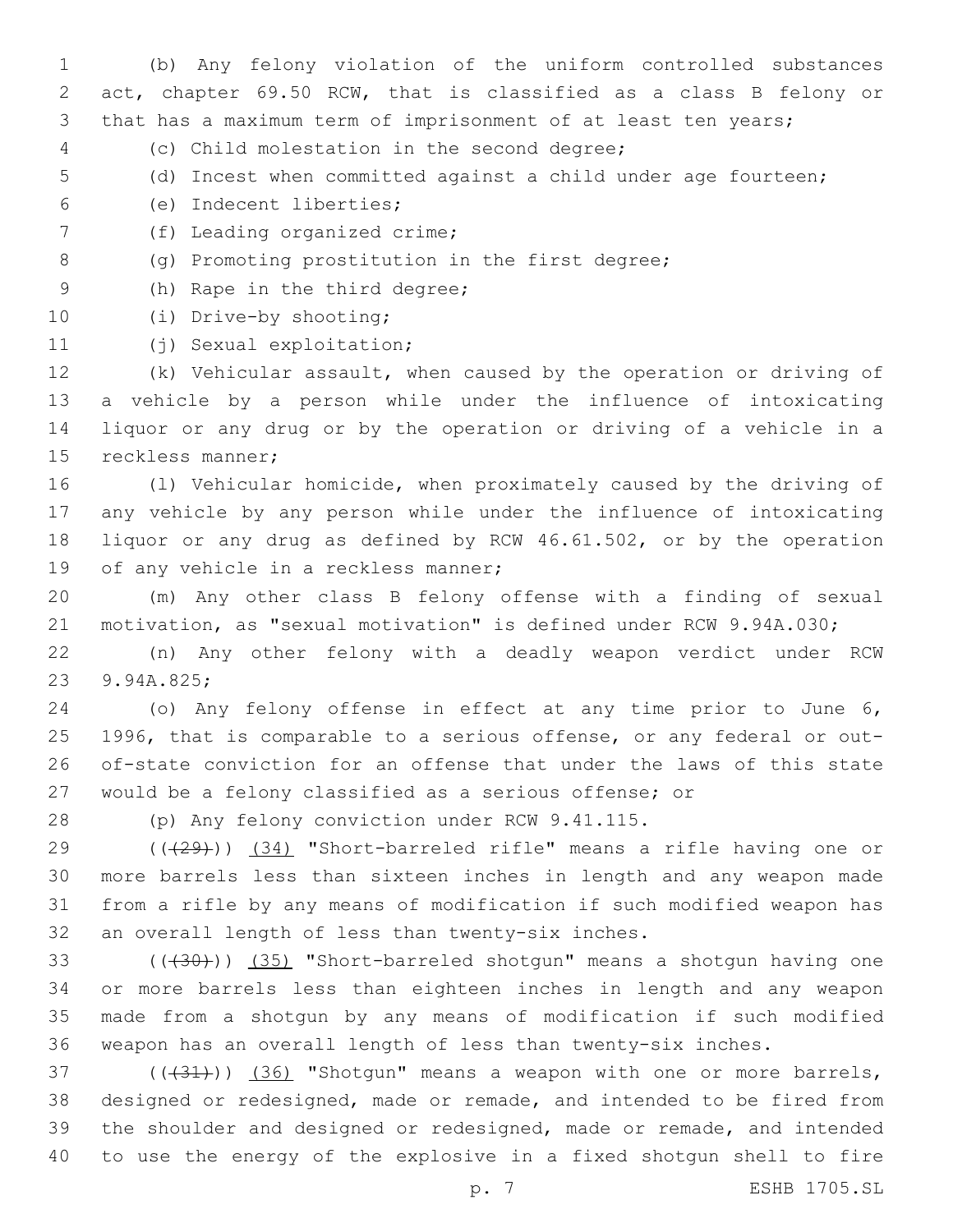1 through a smooth bore either a number of ball shot or a single 2 projectile for each single pull of the trigger.

3 (( $(32)$ )) (37) "Transfer" means the intended delivery of a firearm to another person without consideration of payment or promise of payment including, but not limited to, gifts and loans. "Transfer" does not include the delivery of a firearm owned or leased by an entity licensed or qualified to do business in the state of Washington to, or return of such a firearm by, any of that entity's employees or agents, defined to include volunteers participating in an honor guard, for lawful purposes in the ordinary course of 11 business.

12 (( $(33)$ )) (38) "Undetectable firearm" means any firearm that is 13 not as detectable as 3.7 ounces of 17-4 PH stainless steel by walk-14 through metal detectors or magnetometers commonly used at airports or 15 any firearm where the barrel, the slide or cylinder, or the frame or 16 receiver of the firearm would not generate an image that accurately 17 depicts the shape of the part when examined by the types of X-ray 18 machines commonly used at airports.

19 (( $(34)$ )) (39)(a) "Unfinished frame or receiver" means a frame or 20 receiver that is partially complete, disassembled, or inoperable, 21 that: (i) Has reached a stage in manufacture where it may readily be 22 completed, assembled, converted, or restored to a functional state; 23 or (ii) is marketed or sold to the public to become or be used as the 24 frame or receiver of a functional firearm once finished or completed, 25 including without limitation products marketed or sold to the public 26 as an 80 percent frame or receiver or unfinished frame or receiver.

27 (b) For purposes of this subsection:

28 (i) "Readily" means a process that is fairly or reasonably 29 efficient, quick, and easy, but not necessarily the most efficient, 30 speedy, or easy process. Factors relevant in making this 31 determination, with no single one controlling, include the following: 32 (A) Time, i.e., how long it takes to finish the process; (B) ease, 33 i.e., how difficult it is to do so; (C) expertise, i.e., what 34 knowledge and skills are required; (D) equipment, i.e., what tools 35 are required; (E) availability, i.e., whether additional parts are 36 required, and how easily they can be obtained; (F) expense, i.e., how 37 much it costs; (G) scope, i.e., the extent to which the subject of 38 the process must be changed to finish it; and (H) feasibility, i.e., 39 whether the process would damage or destroy the subject of the 40 process, or cause it to malfunction.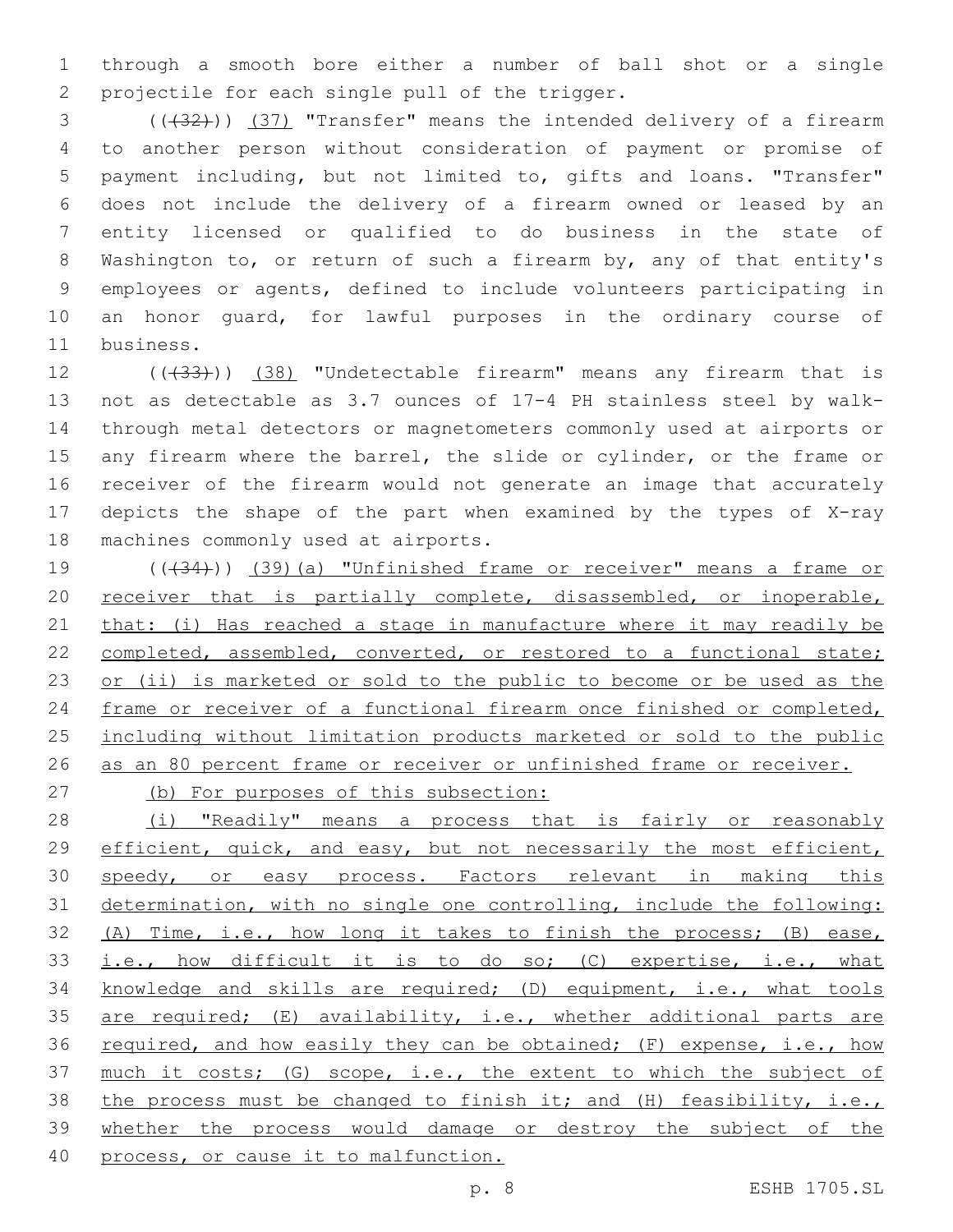(ii) "Partially complete," as it modifies frame or receiver, means a forging, casting, printing, extrusion, machined body, or similar article that has reached a stage in manufacture where it is clearly identifiable as an unfinished component part of a firearm.

 (40) "Unlicensed person" means any person who is not a licensed 6 dealer under this chapter.

 (((35))) (41) "Untraceable firearm" means any firearm manufactured after July 1, 2019, that is not an antique firearm and that cannot be traced by law enforcement by means of a serial number 10 affixed to the firearm by a ((federally licensed manufacturer or 11 importer)) federal firearms manufacturer, federal firearms importer, or federal firearms dealer in compliance with all federal laws and 13 regulations.

 **Sec. 3.** RCW 9.41.190 and 2019 c 243 s 3 are each amended to read 15 as follows:

 (1) Except as otherwise provided in this section, it is unlawful 17 for any person to:

 (a) Manufacture, own, buy, sell, loan, furnish, transport, or have in possession or under control, any machine gun, bump-fire stock, undetectable firearm, short-barreled shotgun, or short-21 barreled rifle:

 (b) Manufacture, own, buy, sell, loan, furnish, transport, or have in possession or under control, any part designed and intended solely and exclusively for use in a machine gun, bump-fire stock, undetectable firearm, short-barreled shotgun, or short-barreled rifle, or in converting a weapon into a machine gun, short-barreled 27 shotgun, or short-barreled rifle;

 (c) Assemble or repair any machine gun, bump-fire stock, undetectable firearm, short-barreled shotgun, or short-barreled 30 rifle; or

 (d) Manufacture, cause to be manufactured, assemble, or cause to 32 be assembled, an untraceable firearm with the intent to sell the 33 untraceable firearm.

 (2) It is not unlawful for a person to manufacture, own, buy, sell, loan, furnish, transport, assemble, or repair, or have in possession or under control, a short-barreled rifle, or any part designed or intended solely and exclusively for use in a short- barreled rifle or in converting a weapon into a short-barreled rifle, if the person is in compliance with applicable federal law.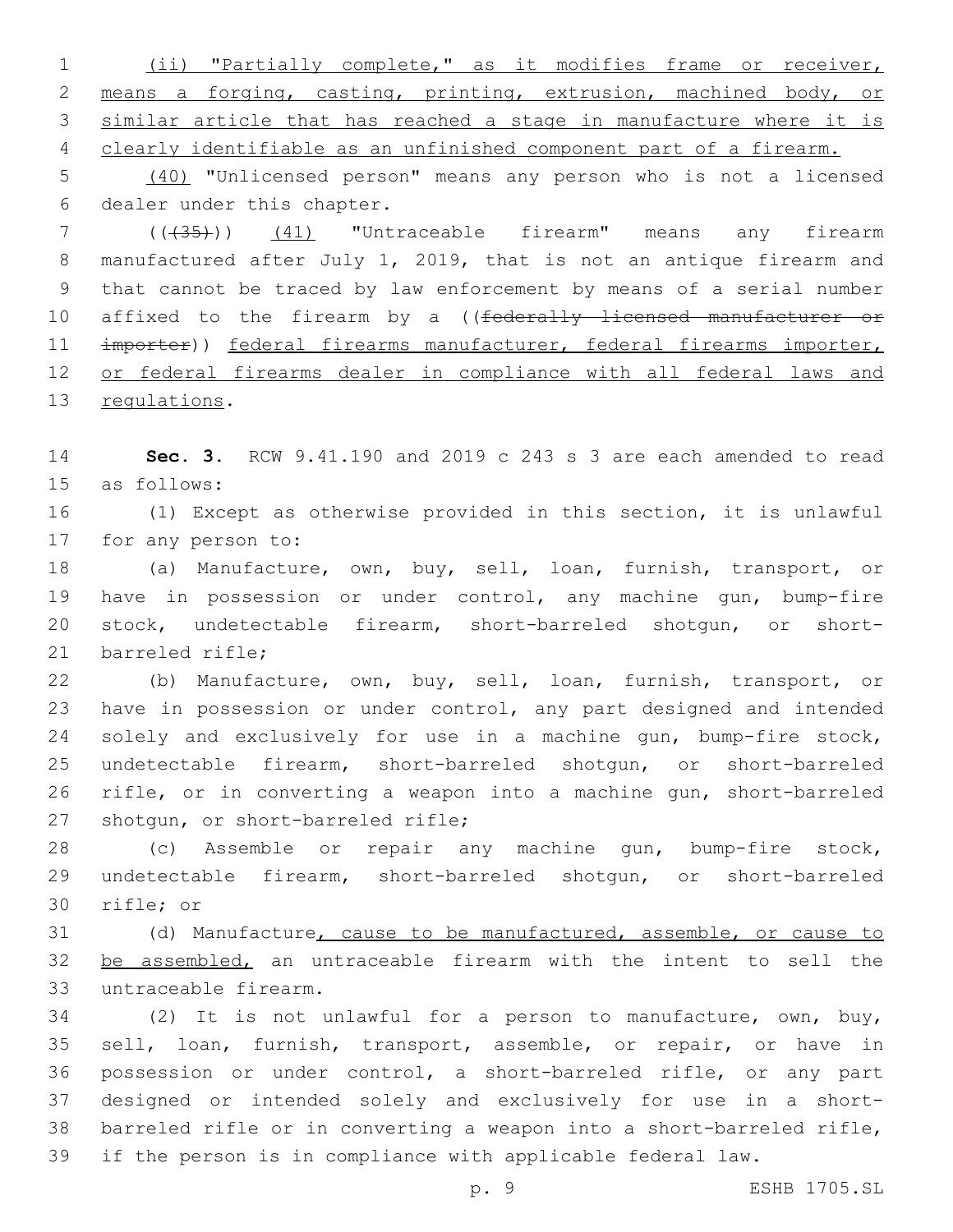(3) Subsection (1) of this section shall not apply to:

 (a) Any peace officer in the discharge of official duty or traveling to or from official duty, or to any officer or member of the armed forces of the United States or the state of Washington in the discharge of official duty or traveling to or from official duty; or6

 (b) A person, including an employee of such person if the employee has undergone fingerprinting and a background check, who or which is exempt from or licensed under federal law, and engaged in 10 the production, manufacture, repair, or testing of machine guns, bump-fire stocks, short-barreled shotguns, or short-barreled rifles:

 (i) To be used or purchased by the armed forces of the United 13 States;

 (ii) To be used or purchased by federal, state, county, or 15 municipal law enforcement agencies; or

 (iii) For exportation in compliance with all applicable federal 17 laws and regulations.

 (4) It shall be an affirmative defense to a prosecution brought under this section that the machine gun or short-barreled shotgun was acquired prior to July 1, 1994, and is possessed in compliance with 21 federal law.

 (5) Any person violating this section is guilty of a class C 23 felony.

 NEW SECTION. **Sec. 4.** A new section is added to chapter 9.41 RCW 25 to read as follows:

 (1) No person may manufacture, cause to be manufactured, assemble, or cause to be assembled an untraceable firearm.

 (2) After March 10, 2023, no person may knowingly or recklessly possess, transport, or receive an untraceable firearm, unless the party possessing, transporting, or receiving the untraceable firearm is a law enforcement agency or a federal firearms importer, federal firearms manufacturer, or federal firearms dealer.

 (3) No person may sell, offer to sell, transfer, or purchase an untraceable firearm.34

 (4) Subsections (2) and (3) of this section do not apply to any 36 firearm that:

37 (a) Has been rendered permanently inoperable;

 (b) Is an antique firearm, as defined in 18 U.S.C. Sec. 39  $921(a)(16)$ ;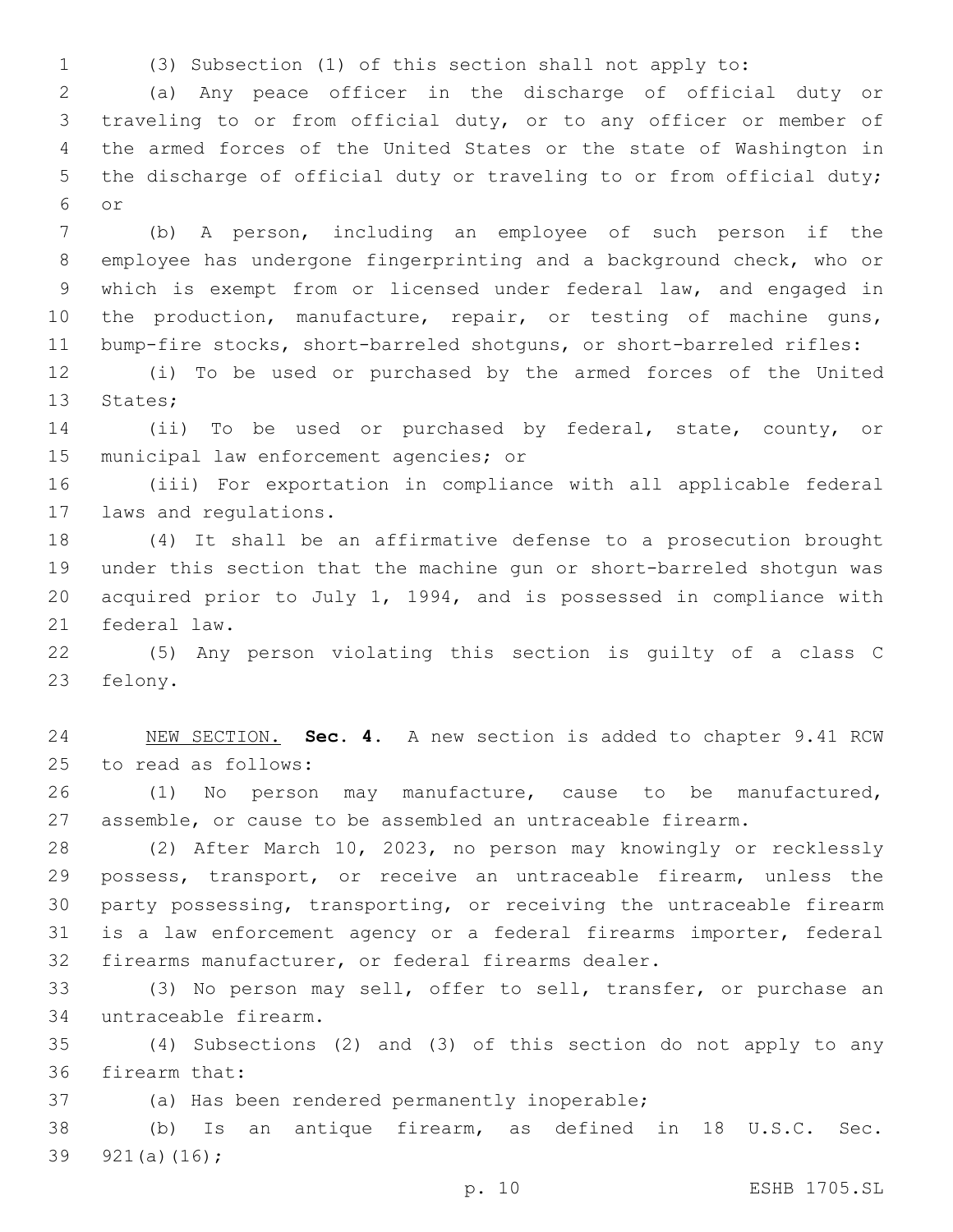(c) Was manufactured before 1968; or1

 (d) Has been imprinted by a federal firearms dealer or other federal licensee authorized to provide marking services as provided 4 for in section 6 of this act.

 (5)(a) Any person who violates this section commits a civil infraction and shall be assessed a monetary penalty of \$500.

 (b) If a person previously has been found to have violated this section, then the person is guilty of a misdemeanor punishable under chapter 9A.20 RCW for each subsequent violation of this section.

 (c) If a person previously has been found to have violated this section two or more times, then the person is guilty of a gross misdemeanor punishable under chapter 9A.20 RCW for each subsequent 13 violation of this section.

 (d) If a person violates this section by manufacturing, causing to be manufactured, assembling, causing to be assembled, possessing, transporting, receiving, selling, offering to sell, transferring, or purchasing three or more untraceable firearms at a time, then the person is guilty of a gross misdemeanor punishable under chapter 19 9A.20 RCW for each violation of this section.

 (e) A person commits a separate violation of this section for each and every firearm to which this section applies.

 NEW SECTION. **Sec. 5.** A new section is added to chapter 9.41 RCW 23 to read as follows:

 (1) After March 10, 2023, no person may knowingly or recklessly possess, transport, or receive an unfinished frame or receiver, unless: (a) The party possessing, transporting, or receiving the unfinished frame or receiver is a law enforcement agency or a federal firearms importer, federal firearms manufacturer, or federal firearms dealer; or (b) the unfinished frame or receiver has been imprinted with a serial number issued by a federal firearms importer, federal firearms manufacturer, or federal firearms dealer.

 (2) No person may sell, offer to sell, transfer, or purchase an unfinished frame or receiver, unless: (a) The party purchasing the unfinished frame or receiver is a federal firearms importer, federal firearms manufacturer, or federal firearms dealer; or (b) the unfinished frame or receiver has been imprinted with a serial number issued by a federal firearms importer, federal firearms manufacturer, 38 or federal firearms dealer.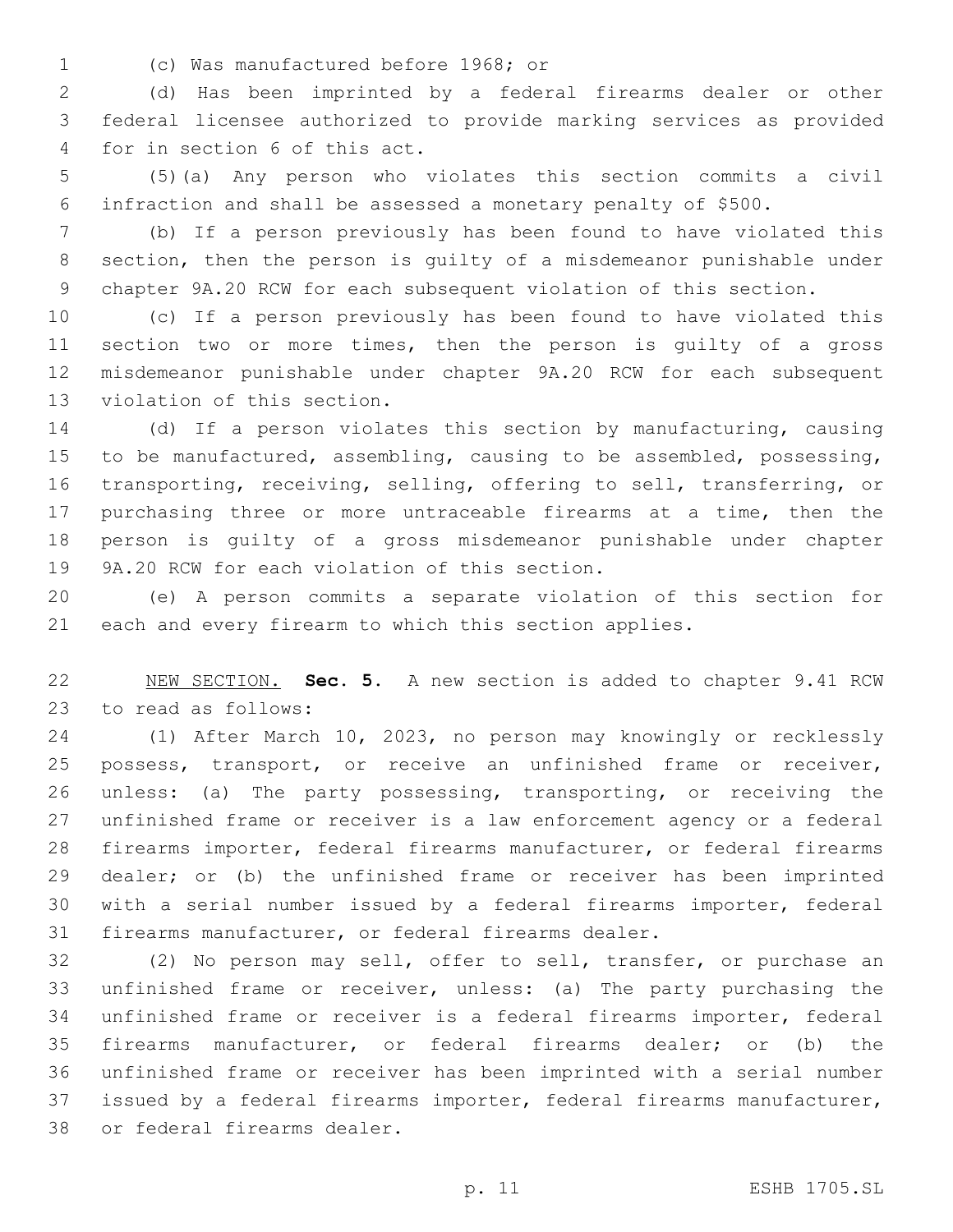(3) Subsection (1) of this section does not apply to any unfinished frame or receiver that has been imprinted by a federal firearms dealer or other federal licensee authorized to provide marking services as provided for in section 6 of this act.

 (4)(a) Any person who violates this section commits a civil infraction and shall be assessed a monetary penalty of \$500.

 (b) If a person previously has been found to have violated this section, then the person is guilty of a misdemeanor punishable under chapter 9A.20 RCW for each subsequent violation of this section.

 (c) If a person previously has been found to have violated this section two or more times, then the person is guilty of a gross misdemeanor punishable under chapter 9A.20 RCW for each subsequent 13 violation of this section.

 (d) If a person violates this section by possessing, transporting, receiving, selling, offering to sell, transferring, or purchasing three or more unfinished frames or receivers at a time, then the person is guilty of a gross misdemeanor punishable under chapter 9A.20 RCW for each violation of this section.

 (e) A person commits a separate violation of this section for each and every unfinished frame or receiver to which this section 21 applies.

 NEW SECTION. **Sec. 6.** A new section is added to chapter 9.41 RCW 23 to read as follows:

 (1) A federal firearms dealer or other federal licensee authorized to provide marking services for firearms may imprint a firearm or unfinished frame or receiver with a serial number.

 (2) The firearm or unfinished frame or receiver shall be imprinted with the licensee's abbreviated federal firearms license number as a prefix (which is the first three and last five digits) followed by a hyphen, and then followed by a number as a suffix, e.g., "12345678-(number)." The serial number must be placed in a manner that accords with the requirements under federal law for affixing serial numbers to firearms, including the requirements that the serial number be at the minimum size and depth, and not susceptible to being readily obliterated, altered, or removed.

 (3) The serial number must not duplicate any serial numbers placed by the federal firearms dealer or other federal licensee on any other firearm or unfinished frame or receiver.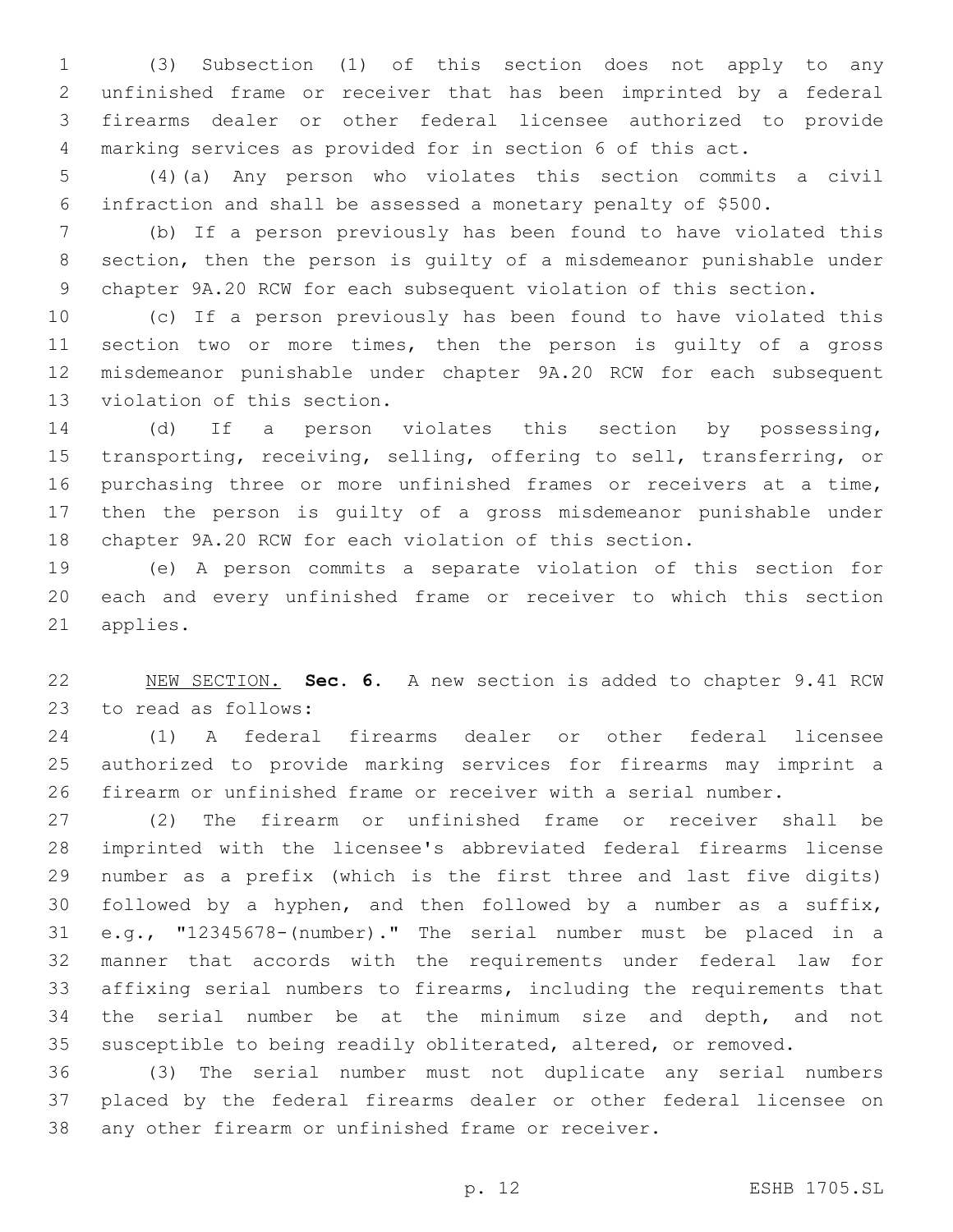(4) Whenever a federal firearms dealer or other federal licensee imprints a firearm or unfinished frame or receiver with a serial number, the licensee shall retain records that accord with the requirements under federal law in the case of the sale of a firearm.

 **Sec. 7.** RCW 43.43.580 and 2020 c 28 s 1 are each amended to read as follows:6

 (1) The Washington state patrol shall establish a firearms background check unit to serve as a centralized single point of contact for dealers to conduct background checks for firearms sales or transfers required under chapter 9.41 RCW and the federal Brady handgun violence prevention act (18 U.S.C. Sec. 921 et seq.). The Washington state patrol shall establish an automated firearms background check system to conduct background checks on applicants for the purchase or transfer of a firearm. The system must include 15 the following characteristics:

 (a) Allow a dealer to contact the Washington state patrol through a web portal or other electronic means and by telephone to request a background check of an applicant for the purchase or transfer of a 19 firearm:

 (b) Provide a dealer with a notification that a firearm purchase 21 or transfer application has been received;

(c) Assign a unique identifier to the background check inquiry;

 (d) Provide an automated response to the dealer indicating 24 whether the transfer may proceed or is denied, or that the check is indeterminate and will require further investigation;

 (e) Include measures to ensure data integrity and the confidentiality and security of all records and data transmitted and 28 received by the system; and

 (f) Include a performance metrics tracking system to evaluate the 30 performance of the background check system.

 (2) Upon receipt of a request from a dealer for a background check in connection with the sale or transfer of a firearm, the 33 Washington state patrol shall:

 (a) Provide the dealer with a notification that a firearm 35 transfer application has been received;

 (b) Conduct a check of the national instant criminal background check system and the following additional records systems to determine whether the transferee is prohibited from possessing a firearm under state or federal law: (i) The Washington crime

p. 13 ESHB 1705.SL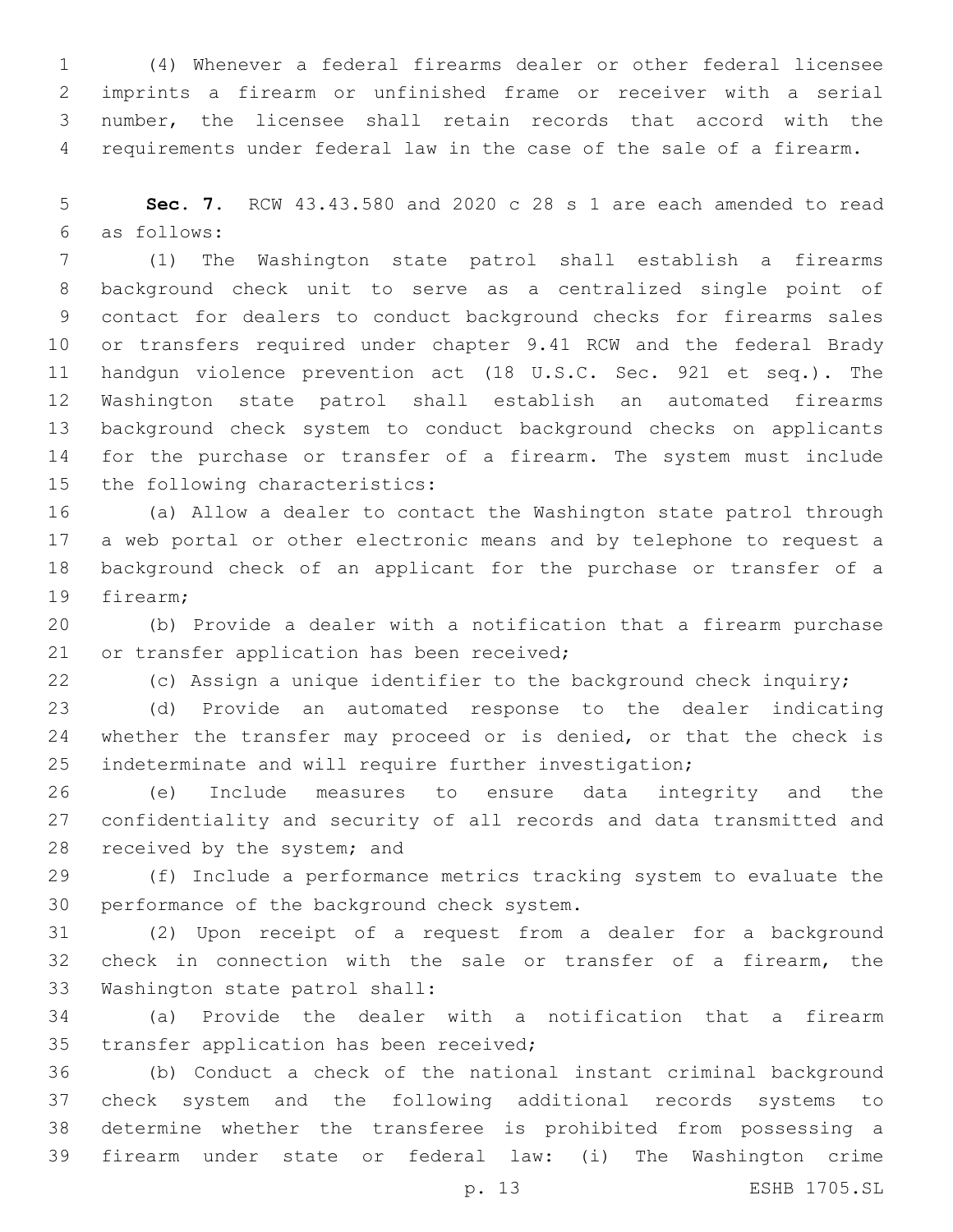information center and Washington state identification system; (ii) the health care authority electronic database; (iii) the federal bureau of investigation national data exchange database and any available repository of statewide local law enforcement record management systems information; (iv) the administrative office of the courts case management system; and (v) other databases or resources 7 as appropriate;

 (c) Perform an equivalency analysis on criminal charges in foreign jurisdictions to determine if the applicant has been convicted as defined in RCW 9.41.040(3) and if the offense is 11 equivalent to a Washington felony as defined in RCW 9.41.010(((48)));

 (d) Notify the dealer without delay that the records indicate the individual is prohibited from possessing a firearm and the transfer is denied or that the individual is approved to complete the transfer. If the results of the background check are indeterminate, the Washington state patrol shall notify the dealer of the delay and 17 conduct necessary research and investigation to resolve the inquiry; 18 and

(e) Provide the dealer with a unique identifier for the inquiry.

 (3) The Washington state patrol may hold the delivery of a firearm to an applicant under the circumstances provided in RCW 22 9.41.090 (4) and (5).

 (4)(a) The Washington state patrol shall require a dealer to charge each firearm purchaser or transferee a fee for performing background checks in connection with firearms transfers. The fee must be set at an amount necessary to cover the annual costs of operating and maintaining the firearm background check system but shall not exceed eighteen dollars. The Washington state patrol shall transmit the fees collected to the state treasurer for deposit in the state firearms background check system account created in RCW 43.43.590. It is the intent of the legislature that once the state firearm background check system is established, the fee established in this section will replace the fee required in RCW 9.41.090(7).

 (b) The background check fee required under this subsection does not apply to any background check conducted in connection with a pawnbroker's receipt of a pawned firearm or the redemption of a 37 pawned firearm.

 (5) The Washington state patrol shall establish a procedure for a person who has been denied a firearms transfer as the result of a background check to appeal the denial to the Washington state patrol